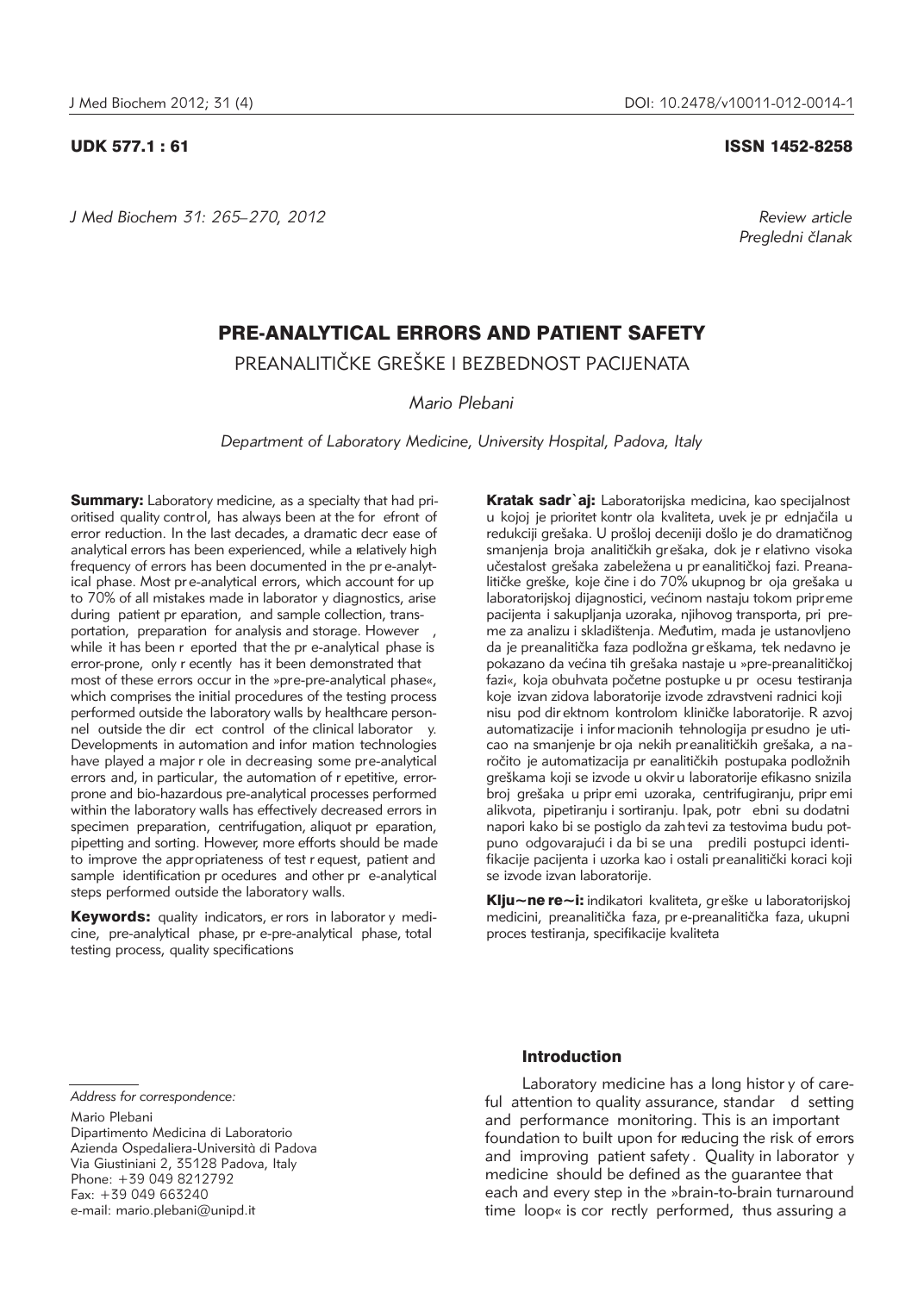valuable medical decision making pr ocess and effective patient care. As stated several years ago by Lundberg  $(1, 2)$ , the generation of any laborator y test result involves nine steps: ordering, collection, identification, transportation, separation or pr eparation, analysis, reporting, and action. Changes made to the medical landscape have gr eatly impacted on the delivery of laborator y services, but although the »brain-to-brain« concept was described as long as 40 years ago, it is still consider ed the working paradigm in assuring quality and safety to requesting physicians and patients (3). In particular , the »brain-to -brain« concept strongly supports the moving from a »laboratory-centered« scenario which recognised only analytical errors, to a »patient-centered« scenario that focus on errors in the total testing process.

In the past decades, a ten-fold r eduction has been achieved in the analytical er ror rates (4) thanks to improvements in the reliability and standardization of analytic techniques, r eagents, instrumentations and advancements in information technology as well as in quality contr ol and assurance methods. According to recent evidence, most errors in the loop fall outside the analytical phase, while pr e- and postanalytical steps have been found to be mor e vulnerable to the risk of error (5, 6). In particular, a body of evidence has been collected to demonstrate that preanalytical steps ar e error-prone and that er rors in these steps present a high risk for patient safety.

# Errors in the pre-analytical phase

Currently, pre-analytical errors account for up to 70% of all mistakes made in laborator y diagnostics, most of which arise fr om problems in patient pr eparation, and sample collection, transportation, pr eparation for analysis and storage (7). Although most of these errors would be »inter cepted« by laborator y professionals or physicians befor e inappropriate actions are taken on the patient based on these unreliable results, in nearly one-fif th of the cases these errors might be associated with further inappr opriate investigations and unjustifiable incr ease in costs (4). According to the ISO 15189: 2007 Inter national Standard for laboratory accreditation, the pre-analytical phase should be defined as »steps starting, in chronological order, from the clinician's request and including the examination r equisition, preparation of the patient, collection of the primar y sample, and transportation to and within the laborator y, and ending when the analytical examination pr ocedure begins« (8). This definition clearly r ecognizes the need to evaluate, monitor and impr ove all the pr ocedures and processes in the initial phase of laborator y testing, not only the pr ocedures performed within the laboratory walls.

In fact, the pr e-analytical phase should be subdivided into a »pre-pre-analytical phase« and a »true« Table I Most frequent pre-pre-analytical errors

1. Missing sample and/or test request 2. Wrong/missing identification 3. In vitro haemolysis 4. Undue clotting 5. Wrong container 6. Contamination from infusion route 7. Insufficient sample 8. Inappropriate blood to anticoagulant ratio 9. Insufficient mixing of the sample 10. Inappropriate transport and storage conditions

pre-analytical phase, which is undertaken within the laboratory walls after specimen reception. The former phase, which comprises initial procedures usually performed neither in the clinical laboratory nor undertaken, at least in part, under the contr ol of laborator y personnel, includes test requesting, patient and sample identification and sample collection. The latter involves the steps required to prepare samples for analysis (centrifugation, aliquoting, and sorting). *Table I* shows the most frequent pre-analytical errors (7).

It is easy to recognize that most of the errors listed in *Table I* arise from procedures performed outside the laboratory walls by healthcar e personnel (physicians and nurses) who usually are not under the direct control of the laborator y. This finding, in addition, clearly explains previously reported data on the different pre-analytical error rates detected in some laboratory institutions when comparing in-patient and outpatients samples. In fact, the rates of pr e-analytic errors were found to be higher for in-patients than outpatients, for whom pr ocedures are performed by personnel under direct laboratory control (9).

#### Errors in the »pre-pre-analytical phase«

The nature of pre-analytical errors has to be better evaluated thr ough the exploration at the beginning of the loop, the initial steps of the cycle that have been grouped into the so -called »pre-pre-analytical phase«. These activities, that wer e poorly evaluated and monitored, often because the pr ocess owner is unidentified and the responsibility falls in the boundaries between laborator y and clinical departments, present a high risk of er rors and, even mor e important, errors which may compromise patient safety. In a recently published paper, we have evaluated the pre-analytical errors detected in the clinical laboratory in relationship with the pr ocedures and processes performed in thr ee wards (10). The fr equency of errors was found to be ver y high in the pr e-pre-ana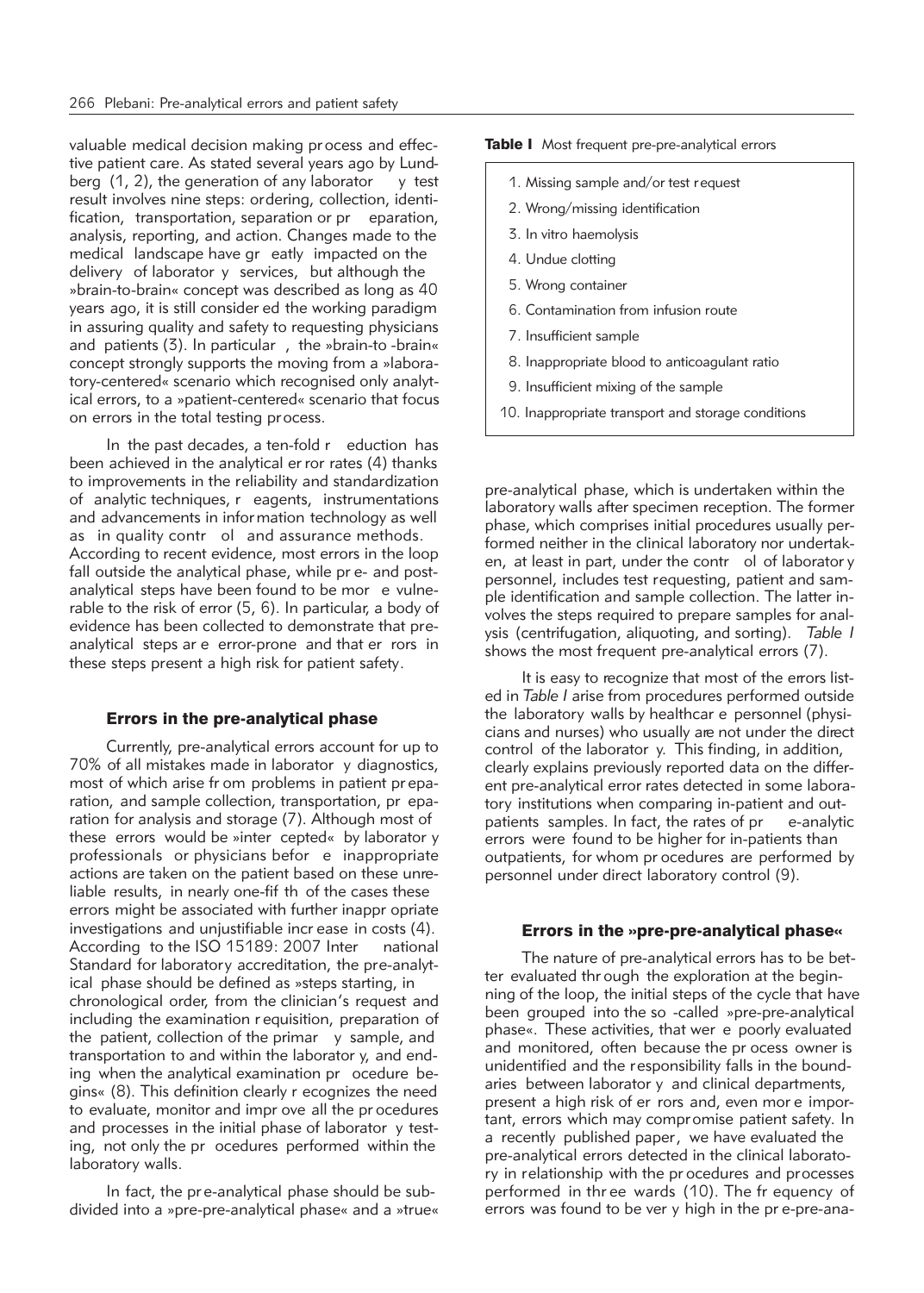lytic (namely order transmission, at 29,916 parts per million, ppm) and in the pre-analytic steps, being particularly high for hemolyzed samples (2586 ppm), incorrect sample deliver y (1170 ppm), clotted (887 ppm) and under filled sample tubes (622 ppm). The frequency of patient misidentification was 359 ppm. The most frequent non-conformities were found to be test request recorded in the diar y without the patient's name being enter ed, only the bed number being specified, and failur e to check the patient's identity on the appr opriate wristband at the time of blood drawing. Ther efore, this study demonstrated that most pre-analytical errors are related to the lack of compliance by healthcar e personnel (physicians and nurses) with the existing standar d operating procedures for blood collection and patient identification. The main »take home message« is the need to consensually (between the laborator y and the wards) prepare and adopt standard operating procedures for safely performing patient identification and pr eparation, test requesting and blood collection.

For example, it is well known that haemolysis is the leading cause of unsuitable specimens, and the release of recommendations for the management of haemolysed samples (11) as well as the adoption of the haemolysis index, an automated and objective mean for identifying haemolysis in clinical practice, represented formidable tools for an »evidence-based« management of patient samples (12). How ever, an effective reduction of haemolysed samples should be achieved only through a better training and education of healthcare operators other than laboratorians.

# *Test Request*

While the problem of inappropriate test request has been reported a long time ago, recent data demonstrate that physicians face a major challenge in selecting the correct tests due to the incr eased number and complexity of laboratory tests and inadequate training at the medical schools. Attempts to impr ove testing by feedback, education, and computerized aid have been r eported with conflicting r esults (13). Laposata and colleagues have used and r eported a strategy that combines the sear ch for efficiency, including cost r eduction, and effectiveness linking together improvements in the pre-pre- and post-postanalytic phases. Briefly, they ask the r equesting clinicians to substitute the r equest of individual coagulation tests with the clinical question or diagnostic suspicion. According to this strategy the clinical laboratory performs some »simple« initial tests and, on the basis of these pr eliminary results, may conclude the diagnostic path, or may select further and appr opriate tests through the use of diagnostic algorithms and reflex testing. The final step of the pr ocess is the addition to the laborator y report of interpr etative comments, the so -called »narrative interpretations« that have proven to shorten the time to diagnosis, and improve its accuracy, while r educing the number of tests (14). Laposata et al. (15) demonstrated the usefulness of this »nar rative interpretation service« in order to impr ove diagnostic accuracy while saving time and reducing cost of care not only in coagulation but also in autoimmune, haematological, and endo crinological diseases. Many recently published papers from the clinical side have r ecognized the r elatively high frequency of inappropriate test request and the associated clinical risk, thus stressing the need for further initiatives in this area.

#### *Errors in the »true pre-analytical« phase*

According to the pr eviously described r ecognition and definition of the »pr e-pre-analytical phase«, true pre-analytical errors should be consider ed only those performed within the laborator y walls, in steps required for accepting and pr eparing biological samples to be analyzed. Thanks to the introduction of preanalytic workstations, a significant reduction has been achieved in pre-analytic errors. In fact, r egardless of the different approaches (standalone or integrated workstations), all these pr e-analytical solutions have

Table II Technological, informatic and computer science advances in the pr e-analytical phase (fr om Reference 6, modified).

- Computerized physician order entry (CPOE)
- Positive patient identification by
	- Barcode technology
	- Smart cards
	- Radio-frequency identification (RFID)
	- Optical character recognition and voice recognition devices
- »Active tubes« (lab-on-a-chip integrated containers) Storage of patient data, measur ement of physio logical (e.g., temperatur e/humidity/flow rate) and metabolic data (e.g., glucose concentration)
- Transport systems
	- Pneumatic tubes conveyer
	- Robots
	- Transportation monitoring systems (e.g., time of transportation, temperature, humidity, etc.)
- Instrumentation tools
	- Query-host communication
	- Primary tube processing
	- Volume/clotting/bubbles sensors
	- Serum indices
- Informatics tools
	- Query-host communication
	- Automatic validation
	- Expert systems
	- Delta check technology
	- Error-recording software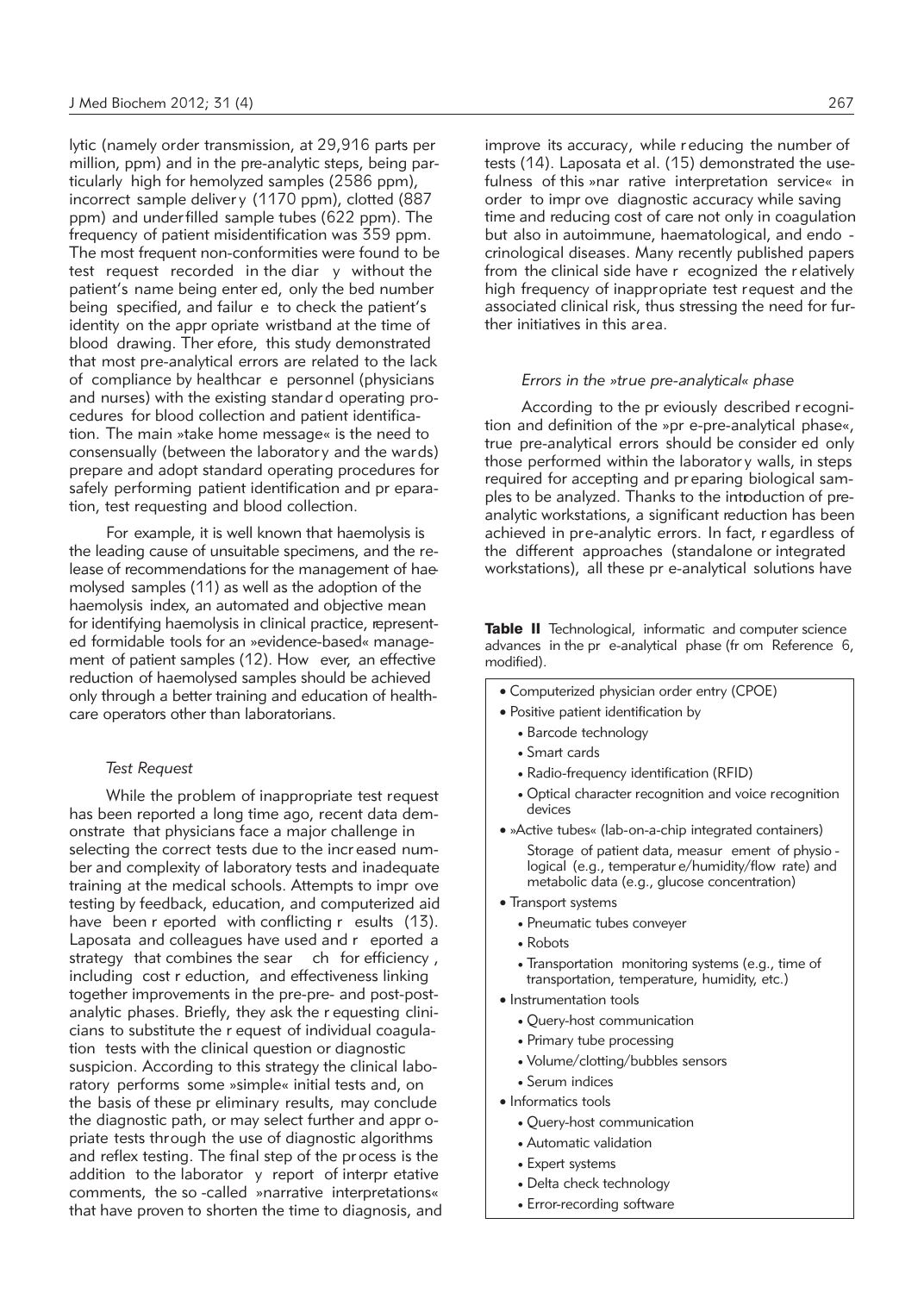the potential to automatically inspect, bar code, centrifuge, decap, sort, check sample volume and detect clot in patient samples (16). In addition, they may create aliquots and apply secondar y tube labeling, sorting into analyzer racks, and eventually storing the specimens, thus r educing the risk of er rors due to manually performed procedures. *Table II* shows the most important technological developments intr oduced in clinical laboratories to improve the quality of the pre-analytical phase.

#### *Quality in sample transportation*

Sample transportation is widely r ecognized as a major factor contributing to delays in r eturning highquality clinical laboratory results to both the patient's bedside and to outpatients. In the last few years, findings have been collected concer ning the effects of extreme temperatures and physical forces during sample transportation via pneumatic systems (PTS) (17, 18). In particular, it has been demonstrated that PTS speed affects the degree of hemolysis (19, 20). Yet little attention has been paid to the effects of sample transportation from peripheral collection sites to centralized laboratory facilities. In the last few deca des, due to increasing pressure to cut costs in healthcar e organizations, we have experienced the incr easing consolidation and centralization of laboratory diagnostics within large facilities, with a consequent need to transport a large number of specimens from peripheral collection sites to the cor e laboratories; this has led to a dramatic increase in the risk of errors in this step, and the ur gent need for appr opriate sample transportation conditions. We have recently published two papers dealing with quality in sample transportation. In particular, in the first paper, we confirmed the usefulness of an integrated system (secondar y and tertiar y containers, data logger and system manager) that allows effective monitoring of the transportation time and temperature of biological samples thr oughout transportation from collecting centers to the laboratory (21). In the second paper , we demonstrated the effects of the integrated system for sample transpor tation on the quality of six commonly  $r$  equested laboratory tests, selected on the basis of the possible interference of time and temperatur e on their mea sured concentration. For three parameters (K, ALT and APTT), significant differences due to transportation time have been obser ved before the intr oduction of the integrated system (22). In particular , considering samples with a transportation time of less than one hour and those with transportation times of more than one and a half hours, the concentrations of the two common laboratory tests ALT and K wer e different. Therefore both studies confir med the need to standardize time and temperature conditions during sample transportation by adopting integrated systems that obviate possible interferences and poor pr e-analytical quality.

### Quality indicators in the pre-analytic phase

According to the appr oach of the Institute of Medicine (IOM) to quality in healthcar e, the identification of reliable quality indicators (QIs) is a cr ucial step in enabling users to quantif  $y$  the quality of a selected aspect of car e by comparing it against a

Table III Quality indicators in the pre-analytic phase

| QI-1: Appropriateness of test request. | Number of requests with clinical question (%)                         |
|----------------------------------------|-----------------------------------------------------------------------|
| QI-2: Appropriateness of test request. | Number of appropriate tests with respect to the clinical question (%) |
| QI-3: Examination requisition          | Number of requests without physician's identification (%)             |
| QI-4: Examination requisition          | Number of unintelligible requests (%)                                 |
| QI-5: Identification                   | Number of requests with erroneous patient identification (%)          |
| QI-6: Identification                   | Number of requests with erroneous identification of physician         |
| QI-7: Test request                     | Number of requests with errors concerning test input (%)              |
| QI-8: Samples                          | Number of samples lost/not received (%)                               |
| QI-9: Samples                          | Number of samples collected in inappropriate containers (%)           |
| QI-10: Samples                         | Number of samples haemolysed (haematology, chemistry)                 |
| QI-11: Samples                         | Number of samples clotted (haematology, chemistry)                    |
| QI-12: Samples                         | Number of samples in insufficient volumes (%)                         |
| QI-13: Samples                         | Number of samples with inadequate sample – anticoagulant ratio $(\%)$ |
| QI-14: Samples                         | Number of samples damaged in transport (%)                            |
| QI-15: Samples                         | Number of improperly labelled samples (%)                             |
| QI-16: Samples                         | Number of improperly stored samples (%)                               |
|                                        |                                                                       |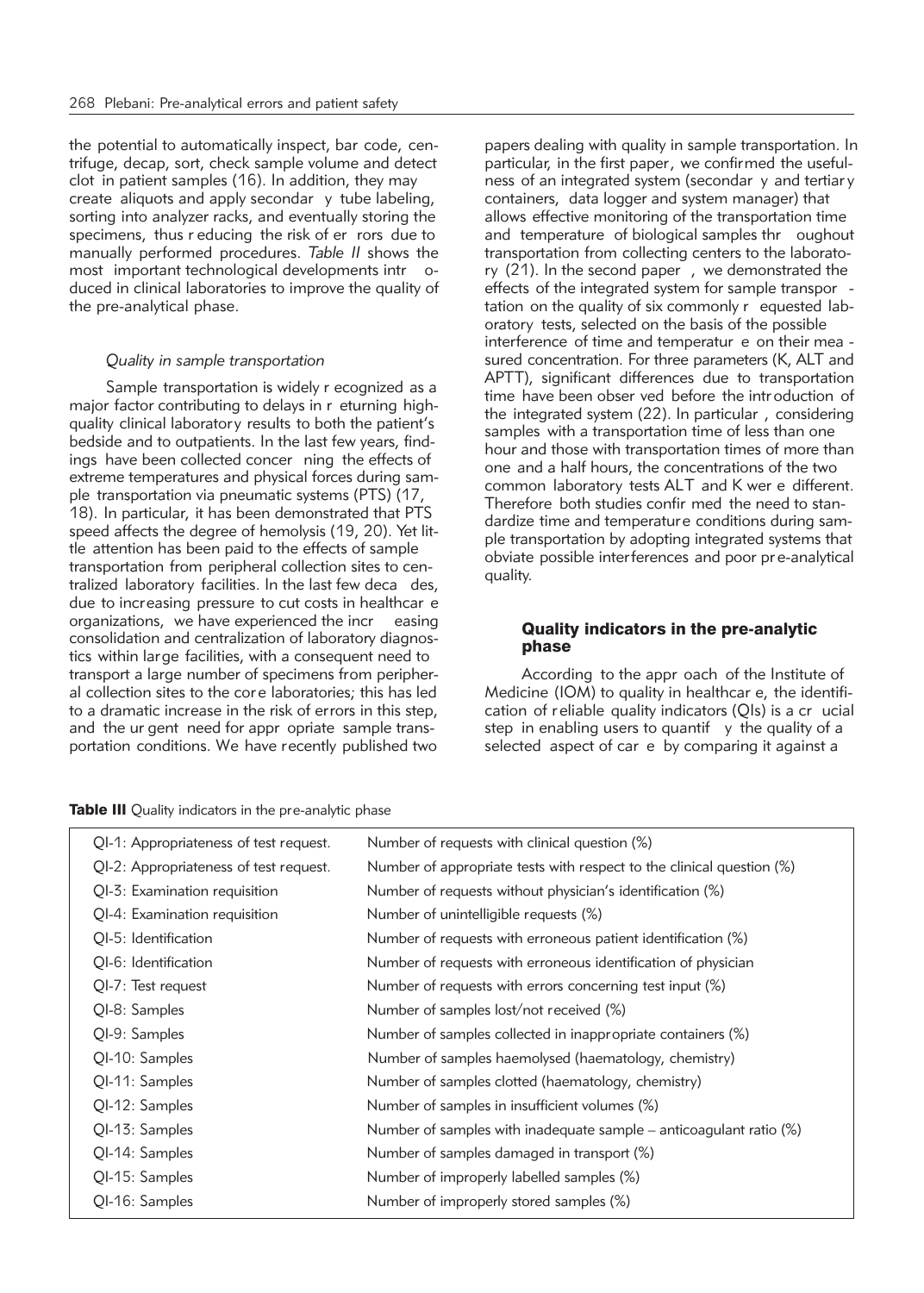defined criterion (23). A quality indicator is thus »an objective measure that potentially evaluates all critical care domains as defined by the IOM (patient safety , effectiveness, equity, patient-centeredness, timeliness and efficiency), (that) is based on evidence associated with those domains, and can be implemented in a consistent and comparable manner acr oss settings and over time« (24). In a patient-centr ed scenario, quality indicators should be designed to cover all steps of the pre-analytical phase, from test requesting to sample storage.

The 16 QIs developed by the IFCC -WG for the pre-analytic phase (25) are shown in *Table III*.

Preliminary data collected by several laboratories worldwide underlined the importance of quality indicators to provide evidence regarding the quality of laboratory processes, namely in the pr e-analytical phase (26). However, further data should be collected from a higher number of clinical laboratories to provide reliable quality specifications for each indicator. This in tur n may allow clinical laboratories to implement quality impr ovement initiatives based on objective data.

# **Conclusions**

In the last decades, a dramatic decrease of analytical errors has been experienced, while a r elatively

### **References**

- 1. Lundberg GD. Managing the patient-focused laboratory. Oradell, NJ, Medical Economics CO. 1975, pp 9–42.
- 2. Lundberg GD. A cting on significant laborator y results. JAMA 1981; 245: 1762–3.
- 3. Plebani M, Laposata M, Lundber g GD. The brain-to brain loop concept for laboratory testing 40 years after its introduction. Am J Clin Pathol 2011; 136: 829–33.
- 4. Carraro P, Plebani M. Mistakes in a stat laborator y: types and frequency 10 years later . Clin Chem 2007; 53: 1338–42.
- 5. Plebani M. The detection and prevention of errors in laboratory medicine. Ann Clin Biochem 2010; 47: 101-10.
- 6. Plebani M, Piva E. Medical errors: pre-analytical issue in patient safety. Journal of Medical Biochemistr y 2010; 29: 310–4.
- 7. Lippi G, Chance JJ, Chur ch S, Dazzi P , Fontana R, Giavarina D, et al. P reanalytical quality impr ovement: from dream to r eality. Clin Chem Lab Med 2011; 49: 1113–26.
- 8. International Organization for Standar dization. ISO 15189:2007: Medical laboratories: particular r equirements for quality and competence. Geneva, Switzerland: International Organization for Standardization; 2007.
- 9. Plebani M, Ceriotti F, Messeri G, Ottomano C, Pansini N, Bonini P. Laboratory network of excellence: enhancing

high frequency of errors has been documented in the pre-analytical phase. Most pre-analytical errors, which account for up to 70% of all mistakes made in laboratory diagnostics, arise during patient pr eparation, and sample collection, transportation, preparation for analysis and storage (27). The development of quality indicators in laborator y medicine is a fundamental step in providing sound evidence of quality in all pr ocedures and processes of the total testing pr ocess in accreditation programs as well as in ensuring that continuous improvement activities aiming to r educe the risk of er rors in clinical practice ar e undertaken. However, particularly for OIs in the pr e-analytical phase, which investigate pr ocedures that are usually performed by healthcare operators outside the laboratory walls, collecting data on QIs and monitoring them does not automatically result in quality improvement (28). Effective improvements in the initial (and final) steps of the TTP can be achieved only if further efforts are made to achieve consensus on the pr eparation, adoption and monitoring of effective standar d operating procedures in the initial steps of laborator y testing (10).

# Conflict of interest statement

The authors stated that there are no conflicts of interest regarding the publication of this article.

patient safety and ser vice effectiveness. Clin Chem Lab Med 2006; 44: 150–60.

- 10. Carraro P, Zago T, Plebani M. Exploring the Initial Steps of the Testing Process: Frequency and Natur e of P re-Preanalytic Errors. Clin Chem 2012; 58: 638–42.
- 11. Lippi G, Blanckaert N, Bonini P , et al. Haemolysis: an overview of the leading cause of unsuitable specimens in clinical laboratories. Clin Chem Lab Med 2008; 46: 764–72.
- 12. Lippi G, Salvagno G, Blanckaert N, et al. Multicenter evaluation of the hemolysis index in automated clinical chemistry systems. Clin Chem Lab Med 2009; 47: 934–9.
- 13. Barth JH. Clinical quality indicators in laborator y medicine: a sur vey of cur rent practice in the UK. Ann Clin Biochem 2011; 48: 238–40.
- 14. Dighe AS, Laposata M. Narrative interpretations for clinical laboratory evaluations: an overview. Am J Clin Pathol 2001; 116 (Suppl): S123–8.
- 15. Laposata M, Dighe A. »Pre-pre« and »Post-post« analytical error: high-incidence patient safety hazards involving clinical laboratory. Clin Chem Lab Med 2007; 45: 712–19.
- 16. Holman JW, Mifflin TE, F elder RA, Demers LM. Evalu ation of an automated pr eanalytical robotic workstation at two academic health centers. Clin Chem 2002; 48: 540–8.